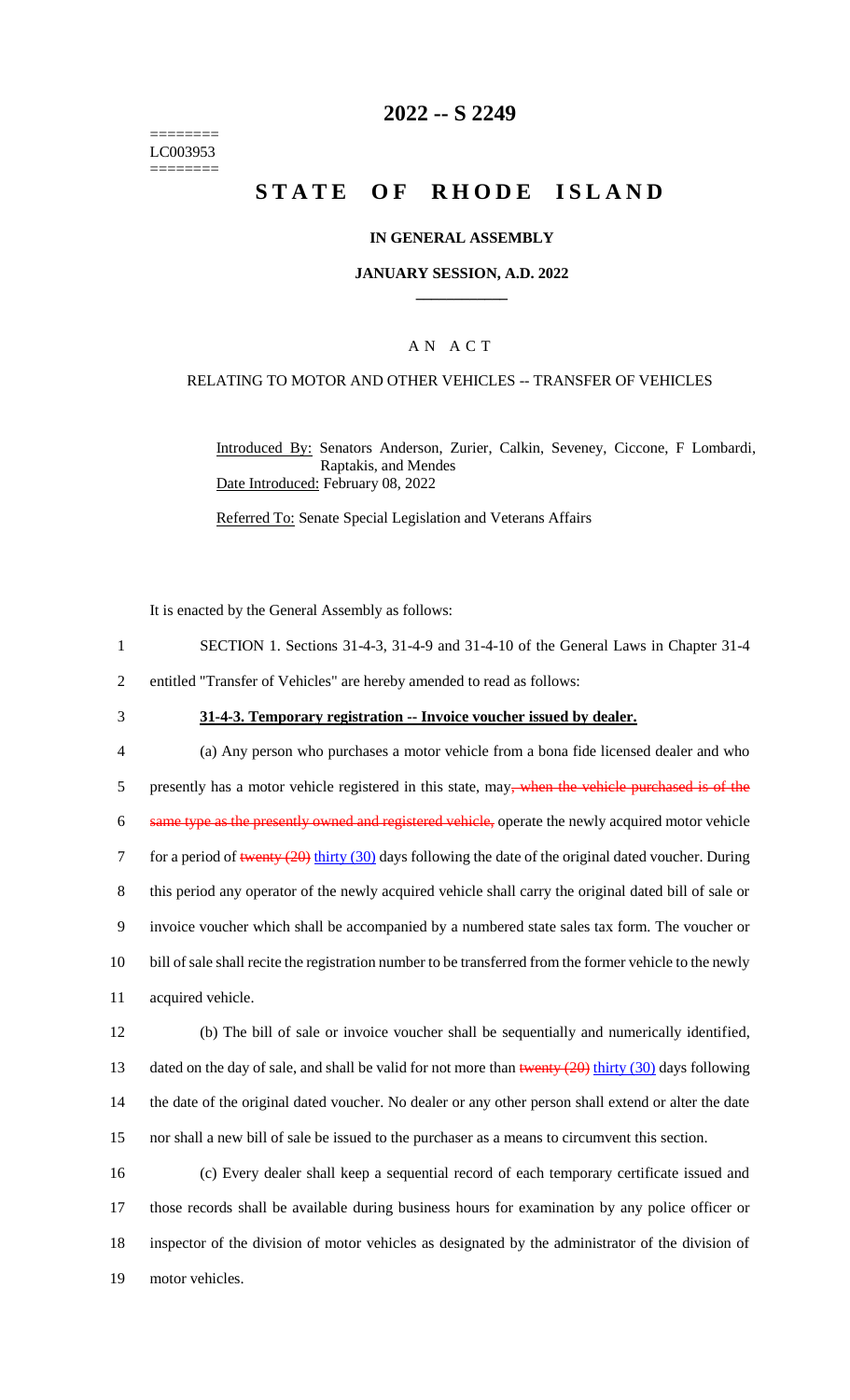1 (d) Violations of this section are subject to fines enumerated in § 31-41.1-4.

2 **31-4-9. Out-of-state purchases.**

3 Any person who purchases a motor vehicle outside the state of Rhode Island from a bona 4 fide licensed dealer and who presently has a motor vehicle registered in this state may, when the 5 new vehicle purchased is of the same type, and has the same number of wheels as the presently 6 owned and registered vehicle, operate the newly acquired motor vehicle for a period beginning at 7 the date of transfer until five o'clock (5:00) p.m. of the third division of motor vehicles business 8 day of thirty (30) days following the date of transfer provided that the number plates issued upon 9 registration of the transferred motor vehicle are attached to the newly acquired vehicle. During this 10 period any operator of the newly acquired vehicle shall carry an original dated copy of the bill of 11 sale reciting the registration number to be transferred from the former vehicle to the newly acquired 12 vehicle.

#### 13 **31-4-10. Temporary transfer of registration.**

14 (a) A person who transfers the ownership of a registered motor vehicle or trailer owned by 15 him or her to another or who loses possession of it and who intends to transfer the registration of 16 the motor vehicle or trailer to a newly acquired vehicle may, subject to other provisions of the this 17 title, operate the newly acquired motor vehicle or trailer for a period beginning from the date of 18 transfer until five o'clock (5:00) p.m. of the second division of motor vehicles business day of thirty 19 (30) days following the date of transfer within the period of which the transferred vehicle was 20 registered, provided that the number plates issued upon registration of the transferred motor vehicle 21 are attached to the newly acquired vehicle, and a true copy of the bill of sale is sent to the division 22 of motor vehicles within twenty-four (24) hours of the transfer.

 (b) During these periods, any operator of a newly acquired vehicle shall carry an original copy of the bill of sale reciting the registration number to be transferred from the former vehicle to the newly acquired vehicle, the date of the sale or transfer, the make and identification number of the vehicle, and the signature and address of the seller.

- 27 (c) This section shall apply only to transfer of registration between vehicles of the same
- 28 type and with the same number of wheels.
- 

29 SECTION 2. This act shall take effect upon passage.

======== LC003953 ========